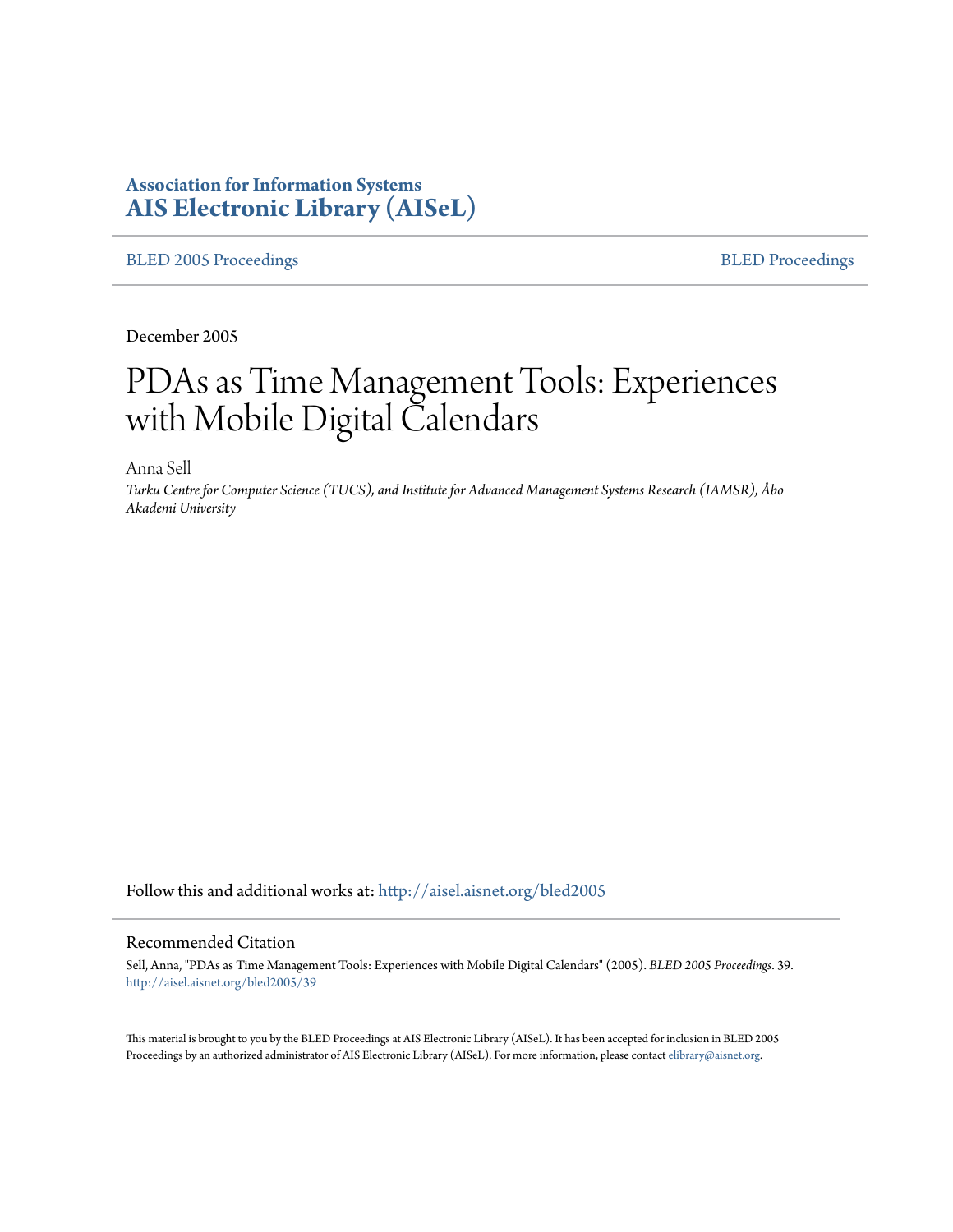## **18th Bled eConference**

#### **eIntegration in Action**

Bled, Slovenia, June 6 - 8, 2005

# **PDAs as Time Management Tools: Experiences with Mobile Digital Calendars**

#### **Anna Sell**

Turku Centre for Computer Science (TUCS), and Institute for Advanced Management Systems Research (IAMSR), Åbo Akademi University, Finland anna.sell@abo.fi

#### **Abstract**

*This paper reports on a trial where a group of university students were given the opportunity to use high-end PDAs for their time management needs during two months. The purpose of the study was to gain insight through the fresh eyes of mostly novice users of electronic calendars; insight that could be used to propose improvements to current mobile digital calendar standard interface functionality and layout. Even though the students recognised useful and important features of mobile digital calendars, such as reminders, they were critical of the fact that the mobile digital calendars did not offer as much functionality as they had hoped for. The general sentiment was that the calendar experience did not offer enough clear benefits compared to their usual experience of using a paper-based calendar to warrant using them. Also, the participants identified shortcomings of the tool which further lessened their sense of benefit from using the PDA calendar.* 

#### **1. Introduction**

The calendar is the one function of personal digital assistants (PDAs) that is taken as selfevident and often uninteresting, rarely worth problematising. But how well are these tools really suited for the task? It is not clear from previous research whether they answer the users' needs for time management support and whether they are designed in an optimal way to support individual time management. These reflections feel more than justified considering the wide prevalence of these tools. The motivation for the study stemmed from these thoughts and the fact that despite the myriad of electronic time management tools available for both personal computers and PDAs, the calendar user experience regarding mobile digital calendar tools remains largely unexplored. Understanding the needs of the users and identifying problems and shortcomings in the current interfaces can aid in the future design of better mobile digital time management tools. Also, many recent studies on electronic calendars have had their main focus on the groupware functions, whereas the focus of this paper is on the individual calendar experience and the individual's needs.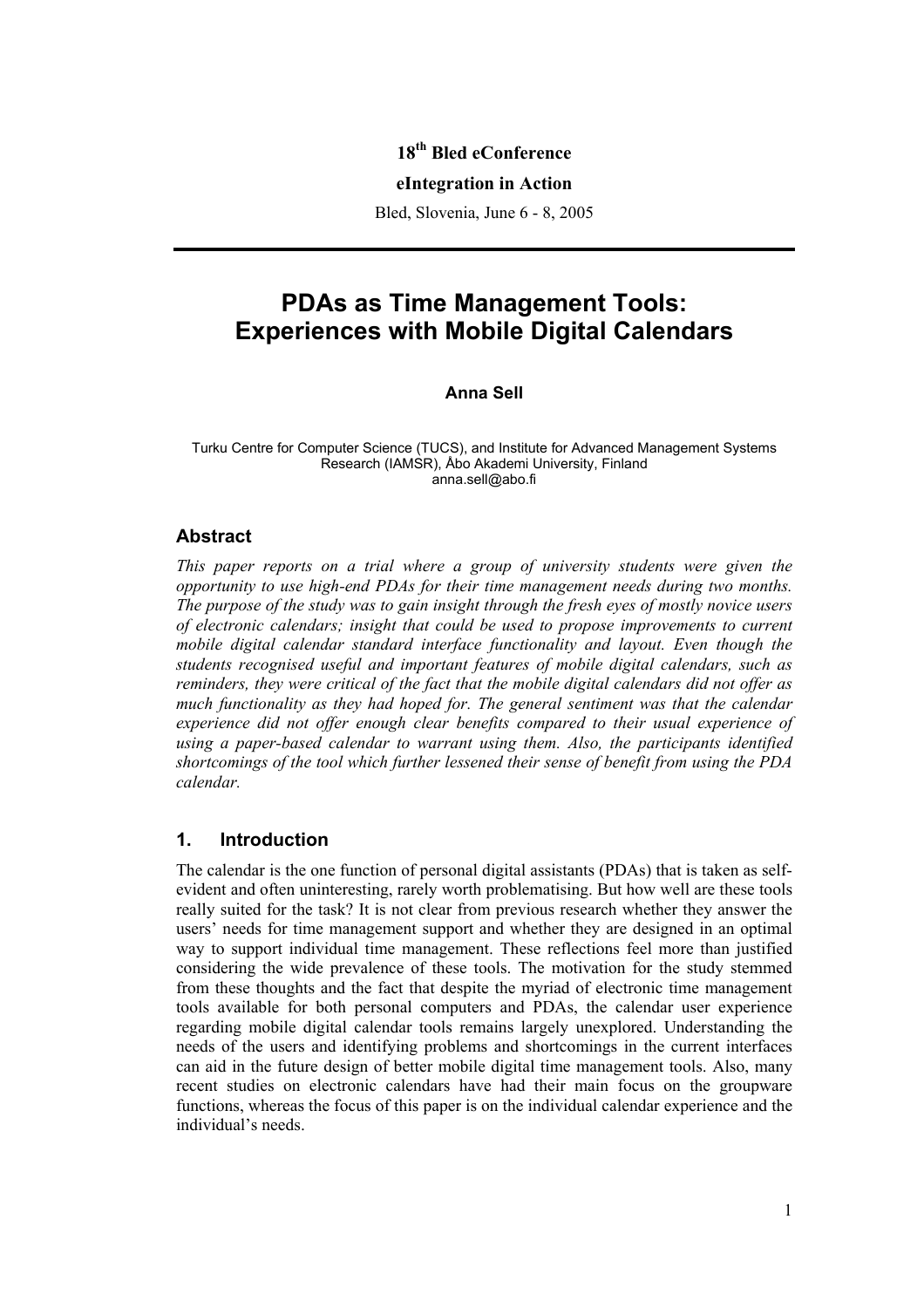Personal information management (PIM) can be defined as "the storage, organization, and retrieval of information by an individual for his/her own use" (Bergman, Boardman et al. 2004). Personal information management encompasses e.g. files, emails, contacts, bookmarks, notes, appointments etc. Calendar use can be seen as a sub-topic to personal information management. The focus of this paper is solely on the time management functions of PDAs; other functionality of PDAs is not looked into. Time management functions in the context of this paper are defined as appointment management (i.e. calendar), the to do-list and task management functions. The word *calendar* is used to refer to the calendar functions of any booklet, system, electronic device or software in which appointments are noted (Payne 1993). Time management is understood much along the same lines as by Koch and Kleinmann (2002); as a self-controlled attempt to use time in a subjectively efficient way to achieve outcomes. It could also be described as the organisation of time on an individual level, in a situation where the person has at least partial control over her own time use.

This paper reports the results from a qualitative study where fourteen advanced level university students received PDAs for their use for a two-month period. They were expected to adopt the PDA as their primary calendar for the duration of the study and to report their experiences weekly in an online diary, in addition to a pre-trial questionnaire, a mid-trial questionnaire and concluding group interviews. This study is explorative, and aims partly at producing hypotheses to be tested in future studies.

#### **2. Previous Research**

The use of mobile devices has been studied in various contexts and with focus on different applications. There is, however, a void in the research considering the usage of mobile digital calendars. Electronic calendar systems (ECS) have been studied as mainly desk-top applications in many studies, e.g. Hooff (2004), Lee (2003), and Palen (1999). Hooff tests twelve hypotheses predicting the usage of electronic calendar systems, the main four factors influencing usage being users, tasks, system and social environment. Lee, Hooff and Palen draw up some dimensions of studying ECS. Palen emphasizes the dimensions to be the individual user, the socio-organizational environment and the technology of the application itself. Lee and Hooff distinguish usage of ECS into personal usage and use as a communication device. Considering these dimensions and the scope of this paper, the social, interpersonal and communicational aspects are not present in this study and the calendar application is studied solely from the view of the individual's personal usage and the characteristics of the technology.

The usage of specifically mobile digital calendars has to the author's knowledge been studied very little. Salzman and Palen take into account the mobile component of time management in their work, drawing attention to the array of tools used for organising purposes; laptops, PDAs and phones (Salzman and Palen 2004). Geisler deals in her paper with the patterns of PDA use considering separate spheres of time in a person's life, for example private time vs. work (Geisler 2002). Geisler concludes that PDAs are better suited for managing short-term tasks and meetings than long-term project planning. Other studies touching upon mobile digital calendars are e.g. Phanse and Hackbarth's study on student desired attributes of PDAs (Phanse and Hackbarth 2003) and Prekop's study on ten knowledge workers who used PDAs for 20 weeks, with the purpose of identifying which applications they used, how, and in what contexts, as well as possible problems and issues arising from the usage and how the usage evolved during the period (Prekop 2003). Phanse and Hackbarth identify the calendar, the planner/date book and to do-lists to be among the applications that are regarded to be the most useful, both among students who own a PDA and students who do not own a PDA. Phanse and Hackbarth's study does not report on how satisfied the students are with these functions. Prekop on the other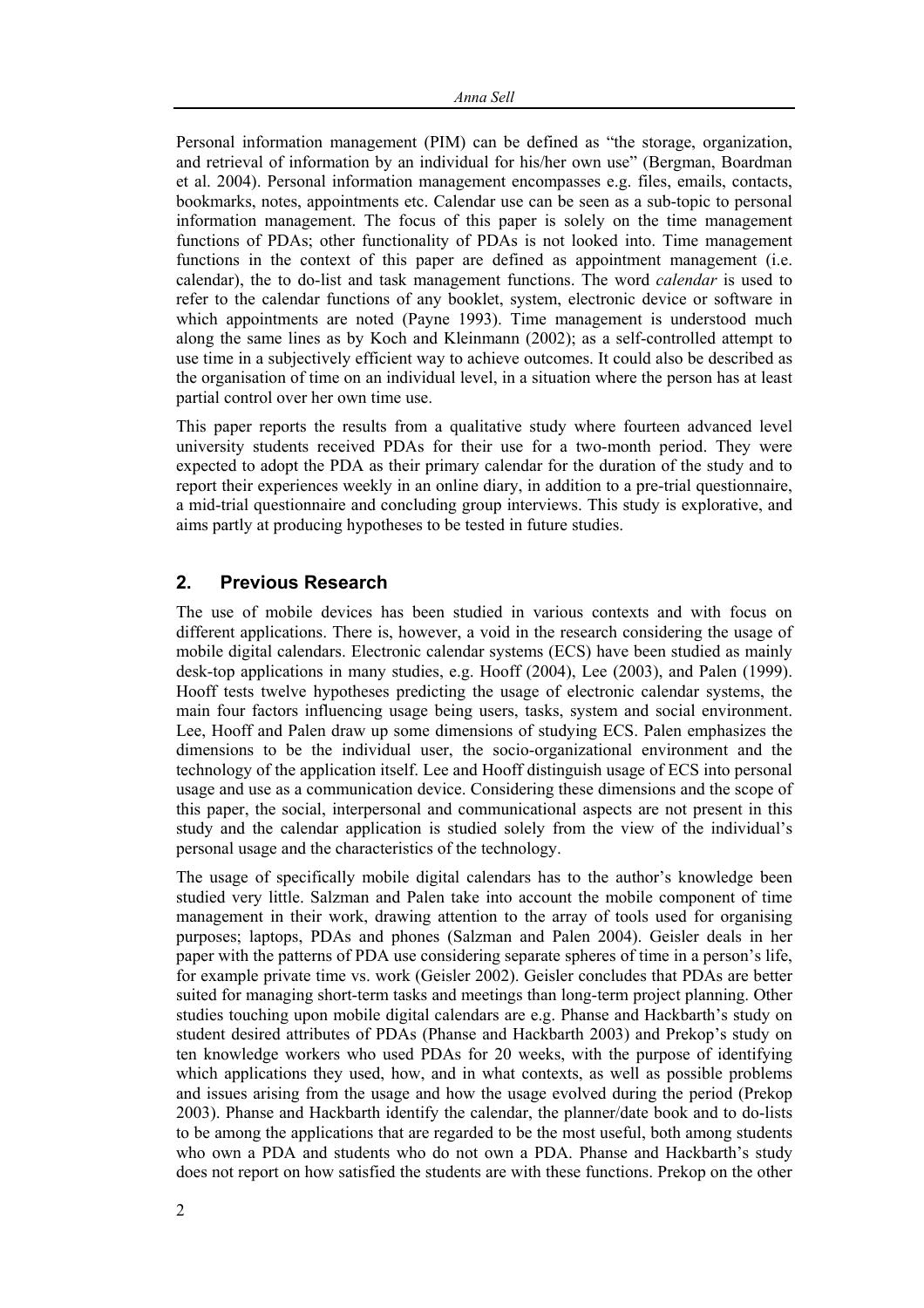hand reports, that the participants agreed on the utility of mobilising calendar or diary information, but nevertheless few felt that it added greatly to their overall productivity. None of the users rated it to be a "must-have" application. Starner, Snoeck et al. report on a study on primary appointment management method used when mobile (Starner, Snoeck et al. 2004). The results showed that a large proportion of those who said they use a PDA or day planner did in fact not use this tool in an actual scheduling situation. Scrap pieces of paper or their memories were among the alternative methods used to later record the appointment into their PDA or planner. Starner, Snoeck et al. hypothesise that the length of time it takes to access a scheduling method is a factor that effects how often the method is used. Another valid question is, whether not only the time it takes to access the tool, but the time and effort it takes to make an entry, is important. The general thoughts arising from both Prekop's and Starner, Snoeck et al.'s findings are, whether the calendar tools could be improved in a way that would make it possible for them to actually improve the user's productivity or increase the user's overall sense of life control, and whether the interfaces and data entry methods could be improved to better support appointment entry.

Studies where students' use of mobile devices has been studied include Waycott and Kukulska-Hulme's study on PDAs for reading course materials (Waycott and Kukulska-Hulme 2003). The authors suggest that when evaluating a new tool for an existing activity, one should look at what possibilities and constraints the new tool offers, and determine whether the possibilities overcome the constraints. This was part of the goal of the study at hand; that the students would analyse their experiences with the mobile digital calendar and form their opinion of whether the new tools offer enough benefits over their previous calendar solutions.

How calendars are actually used and how time management is carried out in practice has been studied by for example Payne in his interview study of twenty scientists' calendar use (Payne 1993), Kincaid, Dupont and Kay in their article on users' calendar needs (Kincaid, Dupont et al 1985) and Kelley and Chapanis in their article on professional persons calendar-keeping and possibilities for calendar computerisation (Kelley and Chapanis 1982). Paper calendars provide a good model for the ways in which time management tools are traditionally used and give some hints as to what functions and features might be necessary also in a mobile tool. Understanding how users utilise and perceive older calendar software systems can give added insight to understanding time management practice. Therefore even older studies of calendar software use are interesting in this context, even though their technology and solutions might be outdated. The effect of calendar layout on the efficiency of calendar search has been studied by White (White 1989), more specifically the impact of displaying weeks horizontally versus vertically in a calendar. Symes criticises that most of the research attention on diaries has been on their contents rather than their form and layout (Symes 1999). The study at hand sheds some new light on form and layout in the mobile digital calendar domain.

The research questions drawn from the above review of previous research are as follows:

- 1. Do novice users of PDAs find that the PDA calendar answers their individual time management needs satisfactorily?
- 2. What are the reported main benefits related to using a mobile digital calendar?
- 3. What are the reported main complaints related to using a mobile digital calendar?
- 4. How could mobile digital calendars be improved to better support individual time management?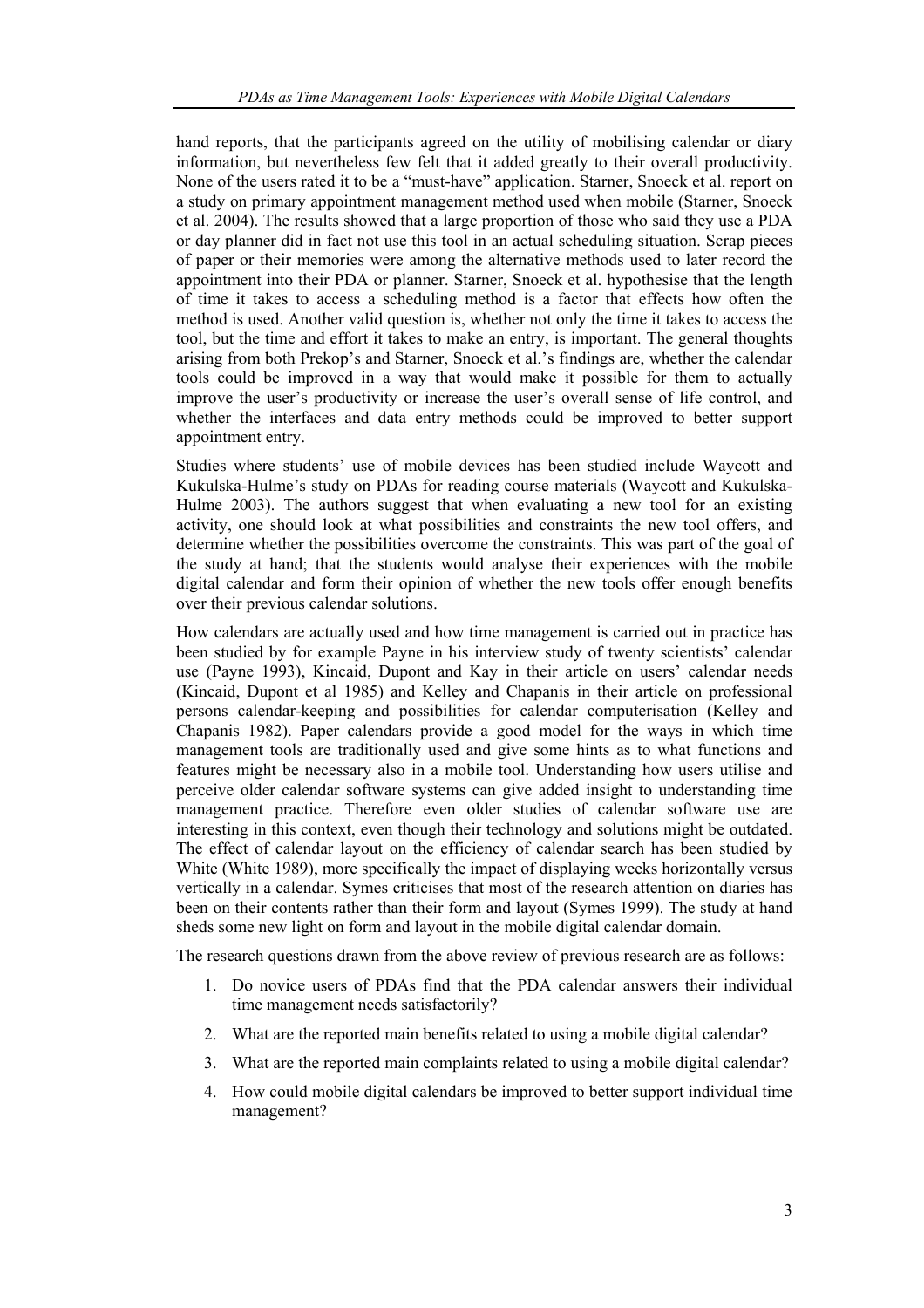#### **3. Method**

The study was conducted within an advanced level course in Information Systems and the study participants were all participants on the course. A timeline over the study and main elements of it is shown in Figure 1. How the trial was to be conducted was presented to them during the second lecture of the course and during the third lecture they were asked to complete a four-part pre-questionnaire, after which they were issued the PDAs. The questionnaire was aimed to give background information on the participants. The first part of the four-part pre-questionnaire shortly outlined their previous experience using mobile technology (mobile phones and PDAs), computer use proficiency, work life status (full-time job, part-time job or full-time student), current calendar habits and demographic information. The second part of the pre-questionnaire measured the degree of polychronicity versus monochronicity exhibited by the students, measured with the three-item modified PAI (mPAI3, Polychronic Attitude Index, Kaufman-Scarborough and Lindquist 1999). In the third part of the pre-questionnaire the students were asked about their expectations regarding the PDAs. The fourth part consisted of 33 items chosen to sketch a picture of the students' time management behaviour pre-trial. The items were adapted from the Time Management Behavior scale (TMB scale) (Macan 1994), Time Management Questionnaire (Britton and Tesser 1991) and from the author's review of popular time management literature.



*Figure 1: Trial timeline with main parts of trial* 

After completing the pre-questionnaire, each of the students received a new HP Ipaq h2210 PDA device. These devices were chosen for the trial because they represented a current mobile digital calendar system in an adequate way. At the time of the trial, the PDAs were among the newer ones on the market. The calendar interface on these PDAs provides the user with the usual elements available in mobile digital calendars at the moment; different temporal views (day, week, month etc.), automatic scheduling of recurring appointments, reminder functions, and task lists, etc. The students had to sign a form agreeing to return the devices in good condition with no accessories missing, but other than that they were urged to use the devices as their own for the following two months. The students did not receive any instructions on how to use the devices from the trial administrator, only the printed and CD manuals; much in the way one could imagine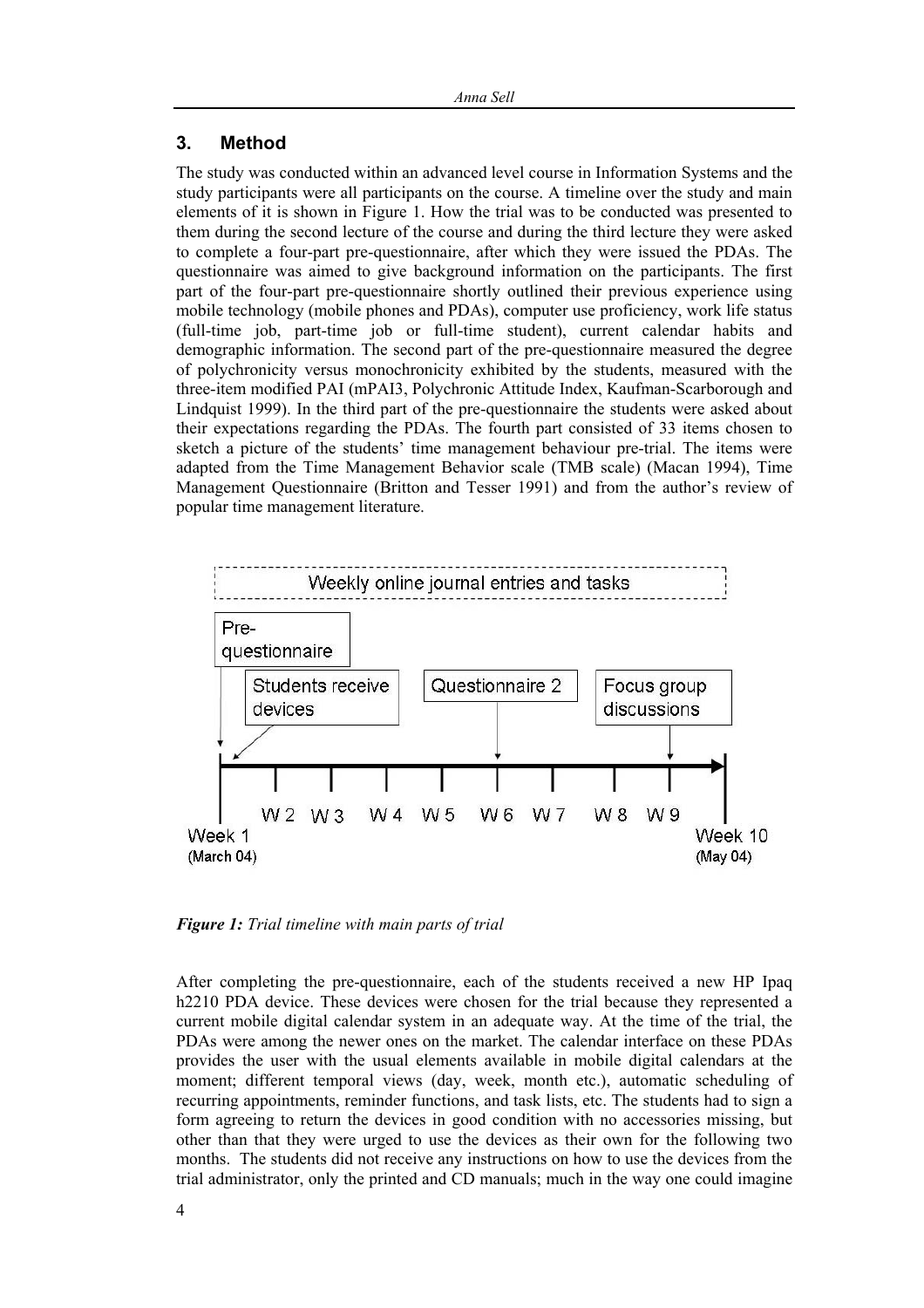the experience of a person buying a PDA. They were required to keep an online journal during the entire trial, with a minimum of one entry per week dealing with how they are using the device, what problems they encounter, how they like it etc. The journal was meant to be their personal area to collect all observations and experiences regarding using the PDA and the calendar. The journals were anonymous; each student had a code name. They could also choose whether they want their entries visible for the other students or not. They were encouraged to make continuous notes of their experiences, frustrations, pleasant surprises etc. with the calendar, in order to remember them until they have the chance to enter them into their online journals. The participants were allowed to contact the trial administrator immediately if they ran into serious trouble with their device, e.g. device break-down. An online notice board for questions and concerns was also available for their use, but was used very little.

The participants were also required to complete tasks each week following the trial administrator's instructions. The tasks varied each week, from answering a set of questions regarding their use of the devices to trying out a new calendar application for the PDA.

After six weeks another questionnaire was made available to the students online. The questionnaire consisted of questions related to the items on the pre-questionnaire, charting whether the PDA had actually met their pre-trial expectations and whether their time management behaviour had changed during the trial or not.

The trial was concluded by focus group interviews during the last week of the trial. The students attended an interview with the trial administrator and another facilitator, in groups of three or four students. During the interview they got the chance to discuss their experiences during the trial, voice opinions and hear out others. The interviews were approximately  $1 - 1.5$  hours in duration.

# **4. Background Information and Mid-Trial Opinions**

#### **4.1 Participant Backgrounds**

The fourteen participants were between 21 and 26 years of age. Most of the participants were full-time students, only one was working full-time and another four part-time. All of the participants were majoring in Information Systems, Computer Science or Engineering. All of the participants owned and used a mobile phone at the beginning of the study; three of the participants owned two devices. The mobile phones were used for some time related functions; e.g. alarms were used frequently by ten of the participants, and reminders were used frequently or occasionally by most participants. The mobile phones were not as often used for keeping record of appointments; ten of the participants said that they use their mobile phone for calendar entries seldom or never. There were, however, three participants who used their mobile phones frequently for calendar notes and one who occasionally used it for this purpose. Three of the participants had some previous experience of using a PDA. Most of the participants rated their computer experience as either "professional" or "expert". Only two of the participants felt that they were "novices" in this regard, four of the participants rated themselves as "good amateurs".

#### **4.2 User-Friendliness and Utility of PDA Calendar**

Expectations regarding the user-friendliness and utility value of the mobile digital calendars were mainly sunny before the trial. All but three of the participants expected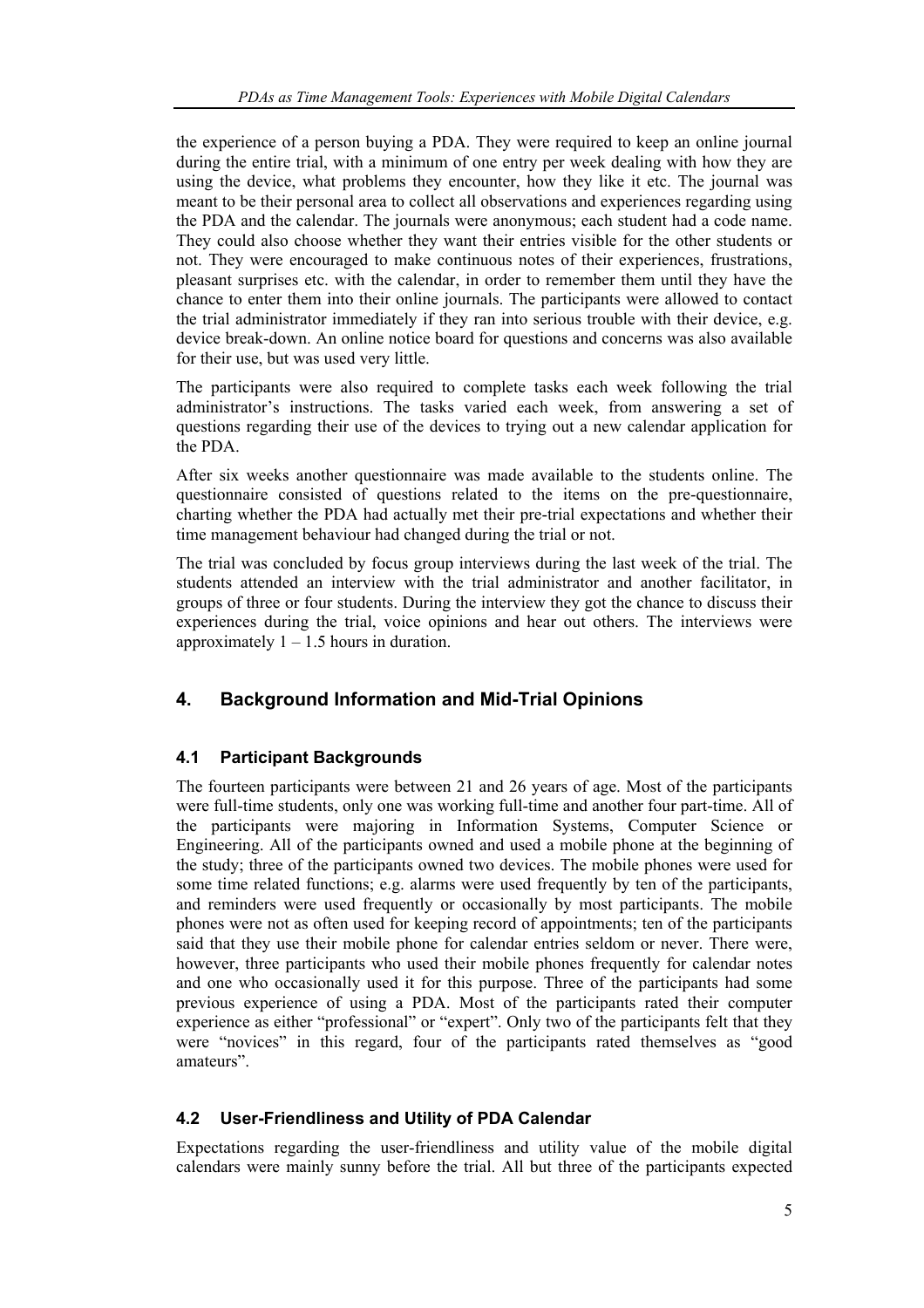that the PDA calendar would enable them to manage their time better than they were previously able. Six weeks into the trial, when rating whether the calendar had actually enabled them to manage their time better, the eight participants who had expected this to a high degree all reported a lower realised value. On the other hand, those two participants who expected quite low value on this point, reported a higher realised value than what they expected pre-trial. Expectations regarding the ease of use of the PDA calendars were high; only one of the participants was unsure whether it would be easy to use. The positive expectations were also realised; in the mid-trial questionnaire all of the users could agree to the statement that the calendar was easy to use.

#### **4.3 Time Management Characteristics of Participants**

Eleven of the fifteen participants reported pre-trial that they usually enter all of their appointments and engagements in their calendars. Only one of the participants stated pretrial that he only enters the most important appointments into his calendar. Another participant said pre-trial that he uses the calendar very little. There were no major changes in these behaviours after six weeks of using the PDAs, except for one user who used his calendar very little initially, but used the PDA calendar frequently, and another user who during the trial used the calendar much less than he usually uses his regular calendar. All but one of the participants reported that they carry their regular calendar with them at all times. The PDAs the participants carried with them slightly less, but nevertheless most of the time. Before the trial started, only five of the participants could completely agree to that they have the skills they need to manage their time well and this did not change much during the trial. Most could however not agree to the statement that their studies and jobs just do not match the way they want to use their time, neither pre-trial nor mid-trial. Only three participants said that they spend time every day evaluating their schedules and three participants said that they review their activities every day. There were no major changes to this behaviour during the trial. Most of the participants preferred a week view to view their calendar data, but when asked mid-trial how they would rate the different calendar views on the PDA, the week view on the PDA received quite low marks. Consequently, the week view was used very little and the daily view was in practise the most used on the PDAs. All but two of the participants were rated as polychronic through the mPAI3. When analysing the findings from this angle, no major differences emerged between the polychronic and the monochronic respondents.

#### **5. Results**

#### **5.1 Benefits of Using the PDA Calendar**

The main benefit of using the PDA to manage their time was the possibility to set *reminders*. These were used by most of the participants. Another feature that was wellliked by the participants was the "*today screen*", which is the first thing the user sees when powering up the device (see Figure 2). The today screen compiles information about the current day's activities and gives the status of unfinished and urgent tasks. The participants also found it very useful, that they are possible to include *virtually unlimited information* about a meeting, task or appointment, without space limitations. The utility of this feature is however somewhat lessened by the fact that most of the participants were not sufficiently comfortable with the input methods to do lengthy notations.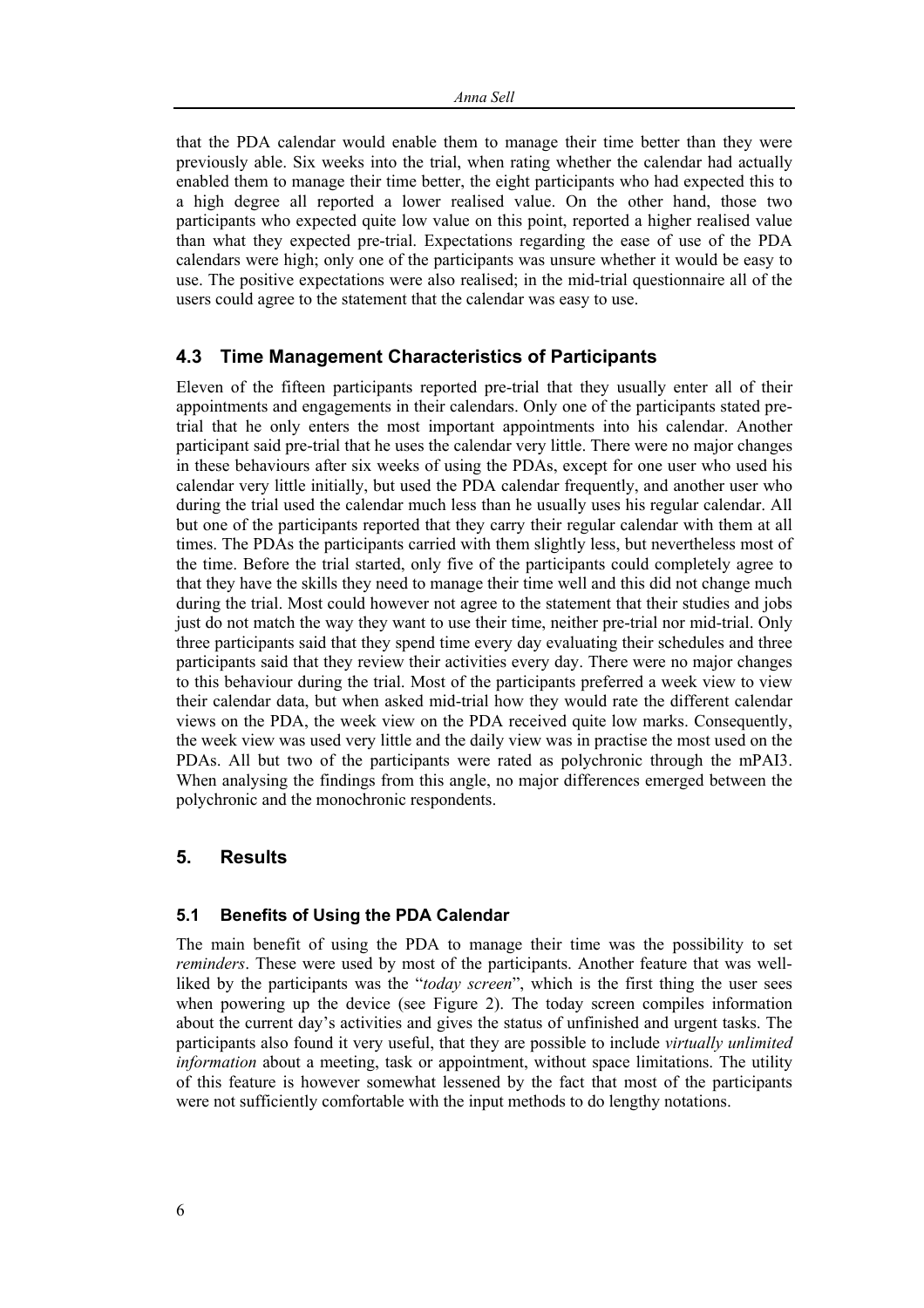

*Figure 2: The "Today screen", with the current day's activities and summary of tasks* 

# **5.2 Main Threads during Interviews**

#### General sentiment

Many of the participants felt that the electronic calendar was not a big improvement compared to their usual paper calendars, and that they would have expected a lot more functionality and enhancements. Those who had used desktop software such as Microsoft Outlook were also disappointed with the apparent lack of functions compared to desktop programs. For example, they would have liked to have even simple search functions incorporated into the calendar. There was also demand for possibilities for customisation according to the user's wishes and habits, e.g. that the user could create an own kind of colour code for meetings.

#### The dilemma of multiple devices

Even though all but one of the participants said that they always carry their calendar with them, this was not true for the PDAs. Even though the students wished to have their calendar data with them at all times, they found that they were not comfortable with carrying the PDA at all times. They did not like the fact, that since all of them already carry a mobile phone at all times, the PDA was another device to "take care of". The participants appreciated the PDA's functionality, i.e. the possibility to play games, install software etc, but many of the participants would have liked everything combined to a mobile phone. Even though current mobile phones generally have smaller screens than the PDAs, four of the participants already use their mobile phones' calendars partly for their time management and all participants used them for some time-related functions (alarms, reminders). The main complaint regarding the phones for this function was that the input possibilities are poor. The main statement was, that the PDA was "cool for other stuff", the calendar they would rather have on the mobile phone which they carry with them at all times. This reflects another view of the students – they felt that the calendar was among the least interesting features of the PDAs, a real "everyday technology" – nothing to get excited about. This also might reflect the fact that most of the students were full-time students, i.e. their time management needs were not very demanding. A student might get well on with the more limited features of the mobile phone calendar, whereas one would think that this is rarely enough for a busy professional.

#### Calendar layout concerns

Certain topics related to the calendar's layout were stated again and again by the participants, not only in the interviews but also in the participants' trial journals. The most frequent was that the tasks on the task list were not visible in the calendar view. Tasks are most often not related to a certain day, but they might still have a specific deadline. Many are used to keeping their task in the calendar pages of their paper calendar and to viewing them simultaneously with the calendar data. Sometimes a task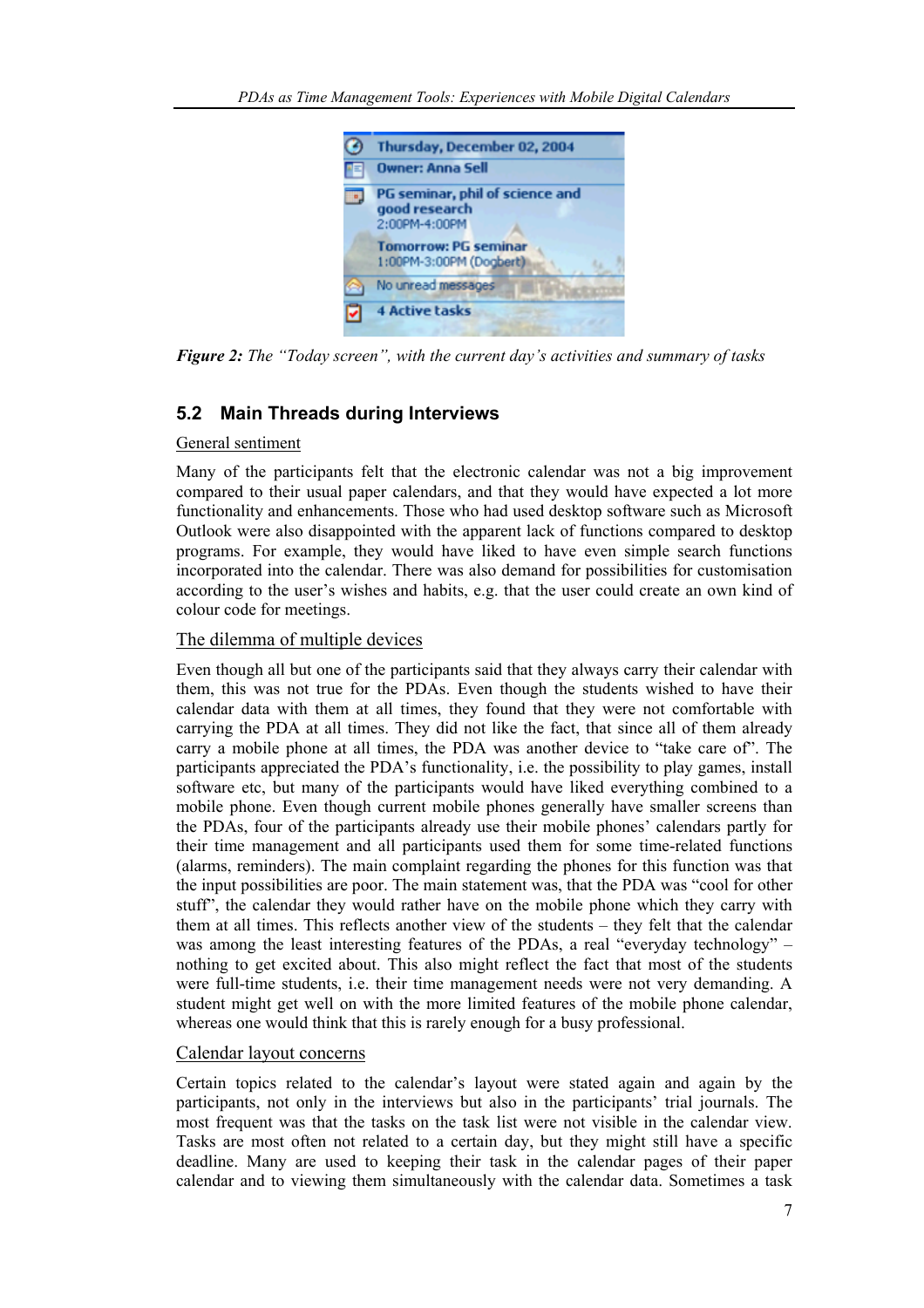should be accomplished a certain week, which means it would be useful to see it in the calendar interface during that week, however not strictly on a certain day, a certain time. Most current electronic calendar interfaces enforce a system of entering meetings with a strict Start time-End time format, whereas real life calendar entries are often more fuzzy than that.



*Figure 3: The calendar's week view, with dark colour denoting an appointment* 

Another frequent complaint related especially to this software, was that in the week view you could only see whether a time slot is occupied or free, not the appointment texts (see Figure 3). This made the week view "completely useless" according to many of the participants. They were not only interested in getting an overview of how busy a week is, i.e. the ratio of occupied slots versus free slots, but also in viewing simultaneously what sorts of activities they have during the week.

#### Electronically induced amnesia

An interesting and seemingly odd finding, that seems to warrant reporting, was that many of the participants complained that their own memories seemed to fail them after they started using the PDA calendars. At first this seemed only like a funny peculiarity, but as it kept coming up in the interviews it raised the researcher's interest and curiosity. Several participants reported, that they were now completely dependent on their calendars, whereas they before could remember many of their appointments without looking in their calendars. Could it really be that calendar event recall is impaired by some aspect of electronic calendaring? It seems e.g. a feasible thought that a paper calendar presents more anchors for the memory to hook onto than an electronic calendar, considering the normal variations in the hand writing and different colours, weights and sizes of pens. Another reason for this phenomenon might even be a high sense of trusting the device and delegating to it completely the task of remembering schedules, which takes away from the personal need to *remember* the calendar data. This is a question that calls for further scrutiny.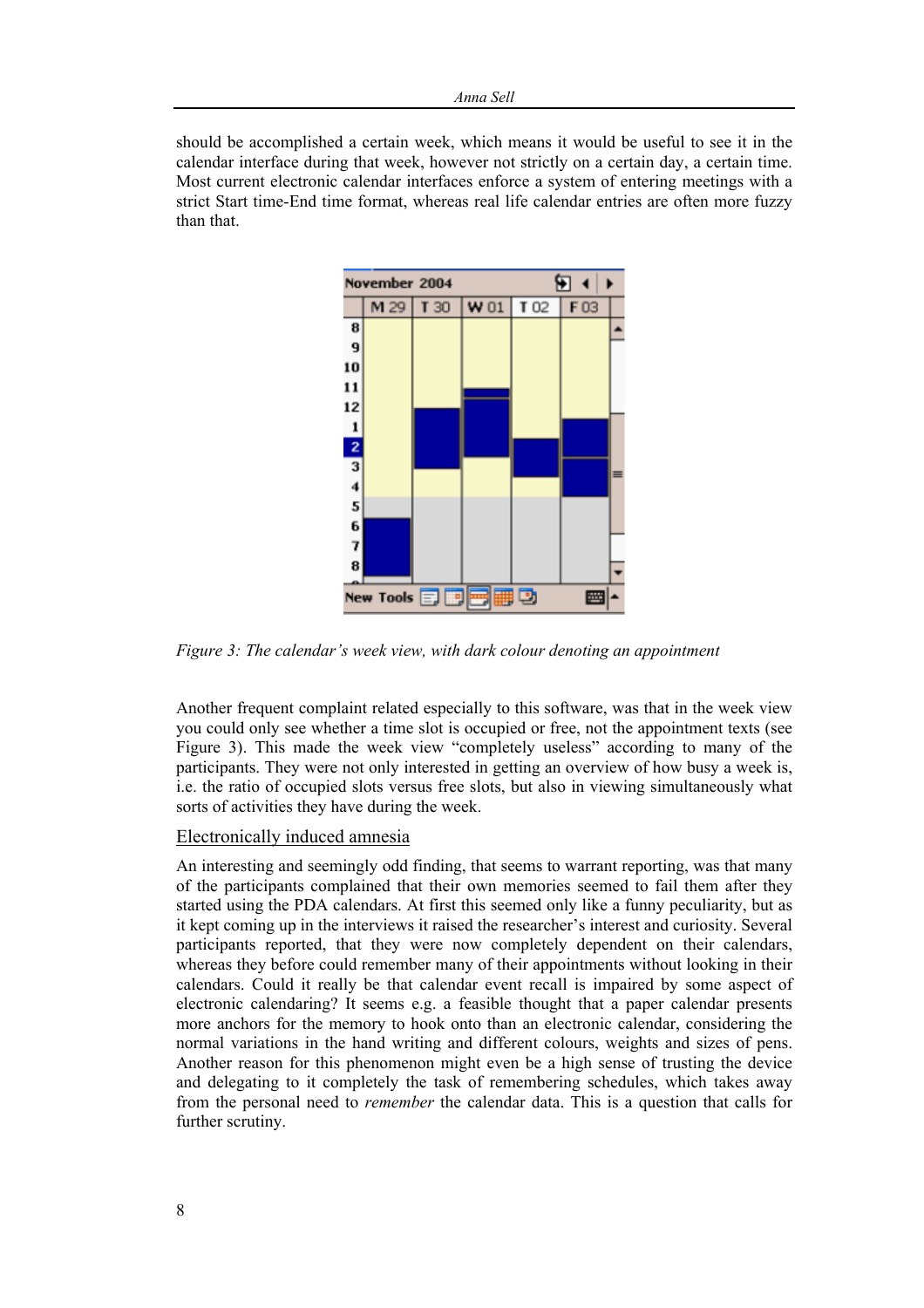## Keeping in sync

All of the participants synchronised their calendar data to a PC, some occasionally and others very systematically every day. They found synchronisation to the PC generally easy, except when attempting to synchronise over the Bluetooth connection which posed initial problems to some of the users. The PC data was only used for backup, even though it would have been a viable thought that they would use the PC for long-range planning or other activities where a larger screen would be useful. A synchronisation problem the participants encountered was, however, when they wanted to synchronise the calendar data to their mobile phones. Most of the participants never managed to do this. This was a highly wanted and needed task, much more so than PC synchronisation, since many of the students would have liked to choose the device according to the situation, e.g. take along only their mobile phone during the weekends and use the PDA during the week. The difficult or impossible synchronisation meant that this was in practise impossible.

#### Writing worries

Input was a problem for many users. Most coped with it after the beginning, but the majority were struggling to get started and to find an input method to their liking. Some said, that even though they would have liked to keep notes of e.g. books' and authors' names on the PDA, they usually just wrote it on a piece of paper instead, finding the input methods too slow and cumbersome even at the end of the trial. This mirrors the findings of Starner, Snoeck et al. where the authors noted that appointments are often written on a piece of paper first before transferring it to the mobile digital calendar (Starner, Snoeck et al. 2004).

The most important benefits and complaints stated by the students are summarised in Table 1.

| Main benefits                 | <b>Main complaints</b>                          |
|-------------------------------|-------------------------------------------------|
| Reminder function             | Difficult syncronisation between mobile devices |
| Day summary ("today screen")  | Dilemma of multiple devices                     |
| "Unlimited" space for entries | Calendar and task lists not connected           |
|                               | Poor week view                                  |
|                               | Slow or cumbersome input methods                |

*Table 1: Summary of main benefits and complaints stated by the participants* 

# **6. Discussion**

At the end of the trial many of the participants stated that they would like to own a PDA in the future. They were however quick to point out, that this was not because of the digital calendar, but because of the other functions on the PDA, e.g. wireless surfing, games, extra applications etc. The calendar on the PDA had failed to support them in a way that would make it indispensable or even much more attractive than a paper planner. It is clear that there is room for improvement, if the mobile digital calendar cannot compete with paper calendars. It is sad, if the words of Kincaid et al (1985) are still true today: "Our survey shows that the simple paper calendar is a tool whose power and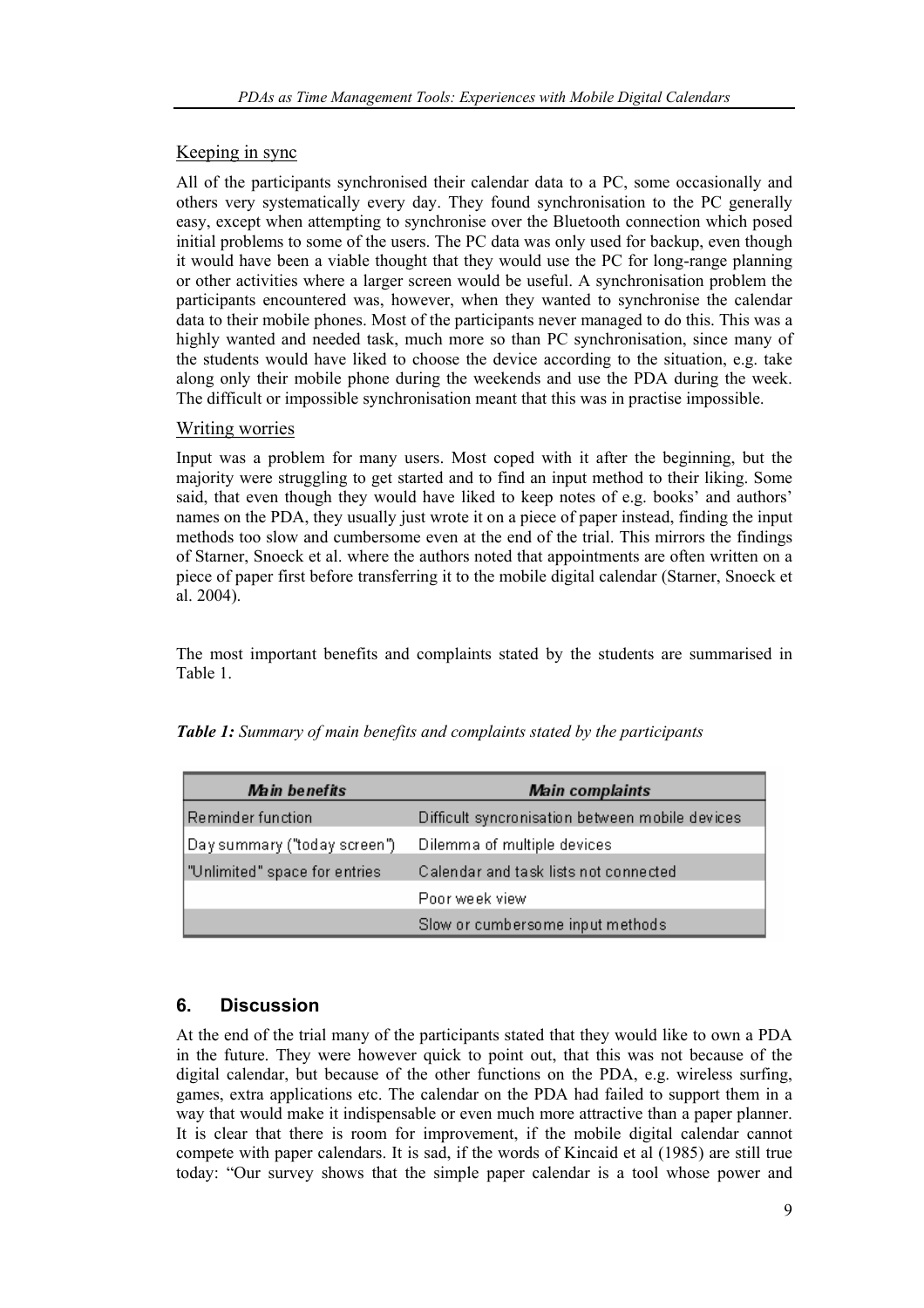flexibility is matched by few, if any, of the current commercially available electronic calendars".

The obvious improvements to be made would be to include search functionality and add some possibilities to customise views, colours and fonts. But it is worth to think about some more profound and less evident developments as well. Could we e.g. step away from the meeting management centred view of time management and work to integrate the calendar with e-mail and task lists, two functions that are for many users inseparably tied to time management (on the link of time management and e-mail, see e.g. Salzman and Palen (2004)? On the next level, it would be desirable to incorporate contact information and links to files related to the appointments, in order to create a truly useful experience for the user, with the right information easily accessible at his fingertips (see Waling and Sell (2004).

Improving possibilities for easy synchronisation is essential, not only with regard to group calendaring functions, but also considering the individual's needs to choose a suitable device for every occasion. A PC, a laptop, a mobile phone and a PDA are suitable for different situations and a user should be able to switch between these effortlessly and without worrying about the actuality of the data on each device. As emerges from older calendar studies, many calendar users have even before today's digital times used multiple calendars (Kelley and Chapanis 1982) (Kincaid, Dupont et al. 1985), but perhaps for different reasons than the users of digital calendars. In Kelley and Chapanis' study some professionals used as many as six calendars at time, for reasons ranging from displaying the same information in different ways to displaying private information separately from business information. These rather simple wishes could and should be catered for in a well-designed mobile digital calendar. Regarding that the users' wishes and needs in this regard are in all probability not that different today it should be made possible to easily display the same information in different ways and also to display different combinations of information, e.g. only private information, private and work related together, or the parents' work calendars combined with children's school schedules. The possibilities to display information in different ways are in practice today mostly limited to displaying the information in a day, week, month and possibly year view. Other feasible options would be to allow the user to display the information with chosen keywords highlighted, e.g. that all meetings with a certain name would be displayed more prominently, and to extract from the calendar information clusters of related appointments, and display the clusters in a graphical format to show and compare time allocation to different sorts of tasks. These tasks go beyond what is traditionally seen as "time management" or "calendar usage" and might or might not be feasible for users of digital or mobile digital calendars. It is of interest in future research to find ways in which we could apply the Braudel rule - extending the limits of possible in everyday life (Keen 2001) - to calendaring and find new functionality that the users are willing to use and which can be realised on a mobile unit despite current constraints in screen size and input technologies.

#### **7. Conclusion**

Despite very eager and optimistic start-out attitudes, the students found that the mobile digital calendar did not offer all they had hoped for. They did not feel that the electronic calendar offered them enough benefits compared to their usual paper calendars and compared to desktop software – even though mobility was a key essential element of a good calendar to the students. This seems to point in the direction that current mobile digital calendars are designed without considering the full possibilities offered by the powerful modern PDAs and without looking outside the box – essentially the same functionality is offered as in paper planners, even though the calendar experience could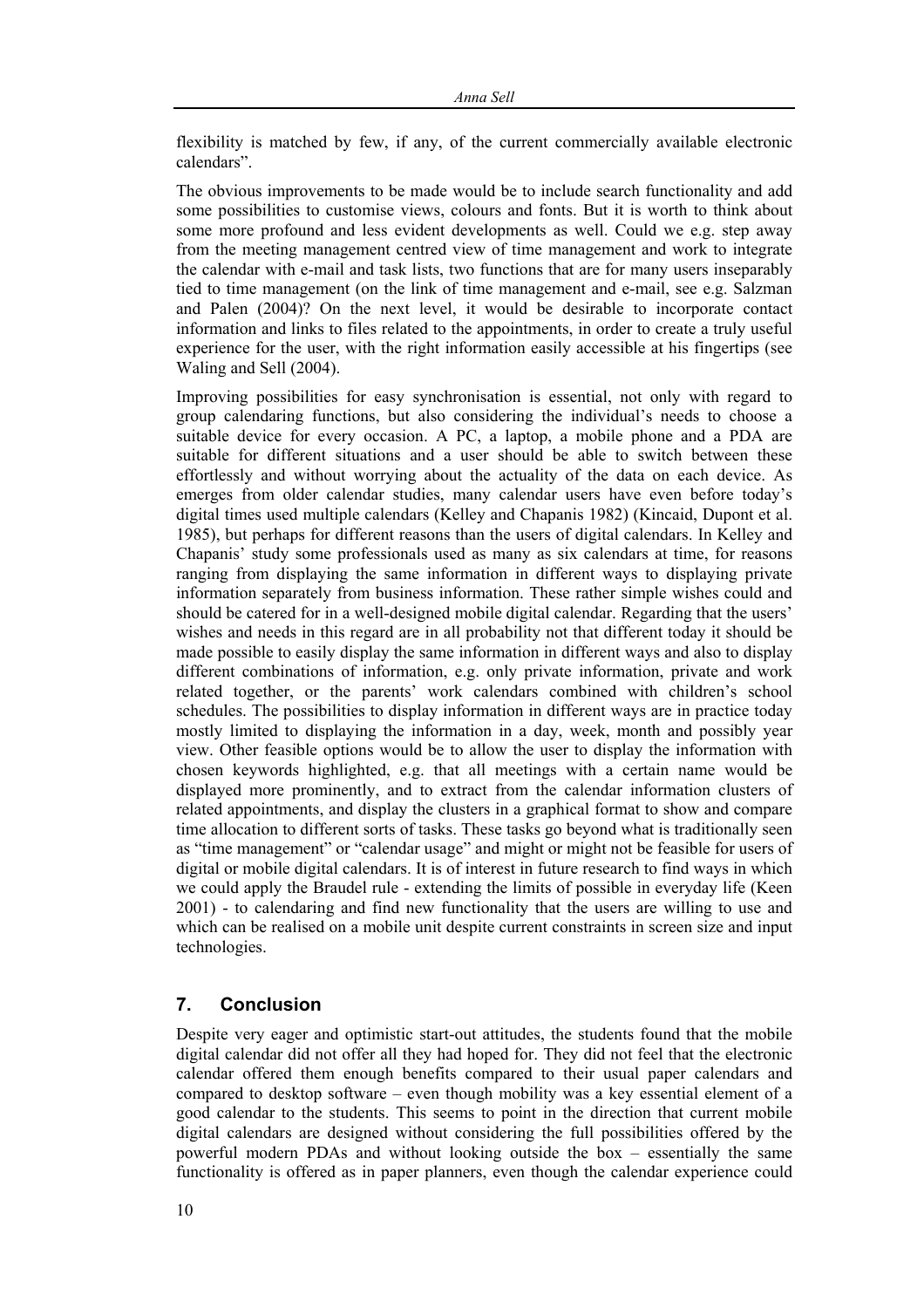be greatly enhanced and developed. The students also criticised the overview capacities offered by the digital calendar tool, the poor possibilities for synchronisation across devices and the input methods available.

The time management needs of university students are typically not as demanding as those of busy professionals and it would therefore be of interest to repeat the study with e.g. a group of managers to see whether the same problems and wishes apply for a knowledge worker sample and whether they would have different concerns than the students. It must be noted, though, that engaging professionals to whole-heartedly participate in a time-consuming study of this kind is not easy.

The relatively low number of participants means that the results can not be generalised to a larger population. This study is however the start of a larger study delving into the usage of mobile digital calendars and as such serves its purpose well. Also, the low number of participants enabled the researcher to gather a very rich set of material on which to build future studies. The study will be repeated with another group of students, again engaging fourteen participants. The author is also presently conducting a series of interviews with professionals, who are current or previous users of mobile digital calendars, in order to gain knowledge on reasons to adopt or reject this technology, as well as accounts on how well the tools are suited for the professionals' purposes.

#### **Acknowledgements**

The author gratefully acknowledges the help of Hewlett-Packard Finland and the Finnish Foundation for Economic Education, which made this trial possible.

#### **References**

- Bergman, O., R. Boardman, et al. (2004): Personal Information Management Special Interest Group, in Extended Abstracts of CHI 2004, ACM Conference on Human Factors in Computing Systems, CHI Letters 6(1), 2004, ACM, Vienna, Austria.
- Britton, B. K. and A. Tesser (1991): Effects of time-management practices on college grades, Journal of Educational Psychology 83(3): 405-410.
- Geisler, C. (2002): Time, Technology and Textm Bahktin/Vygotsky Composition & Rhetoric SIG, 55th Conf on College Composition & Communication, San Antonio.
- Hooff, B. v. d. (2004): Electronic coordination and collective action: use and effects of electronic calendaring and scheduling, Information & Management 42: 103-114.
- Kaufman-Scarborough, C. and J. D. Lindquist (1999): Time Management and Polychronicity: Comparisons, Contrasts, and Insights for the Workplace, Journal of Managerial Psychology 14(3/4): 288-312.
- Keen, P. G. W. (2001): "The freedom economy: gaining the M-commerce edge in the era of the wireless Internet". Osborne/McGraw-Hill, Berkeley, California.
- Kelley, J. F. and A. Chapanis (1982): How professional persons keep their calendars: Implications for computerization, Journal of Occupational Psychology 55: 241- 256.
- Kincaid, C. M., P. B. Dupont, et al. (1985): Electronic calendars in the office: an assessment of user needs and current technology, ACM Transactions on Information Systems 3(1): 89-102.